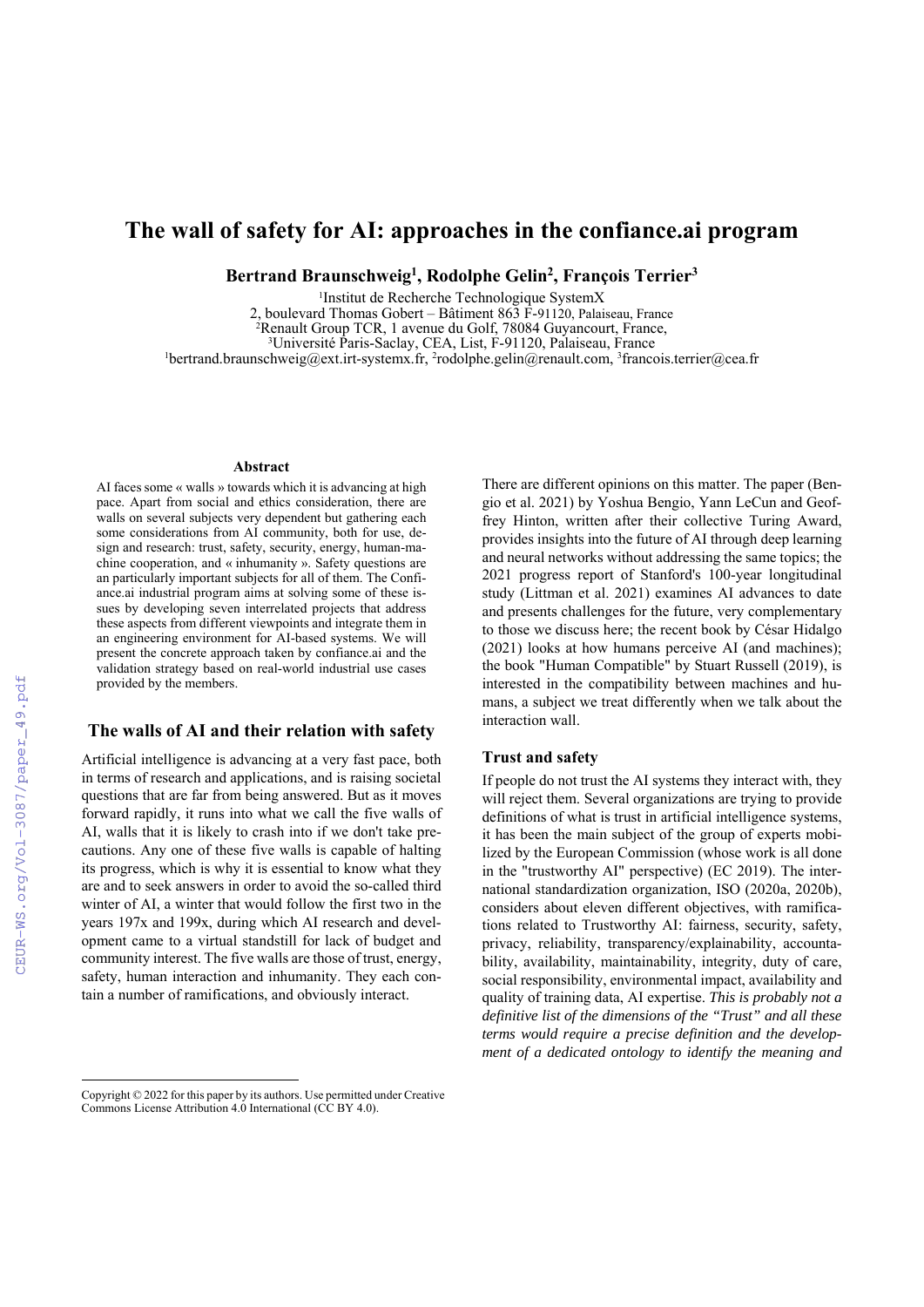*relations among them, in particular for its relations with "safety". This point motivate some activities in Confiance.ai to build a taxonomy gathering inputs from all identified sources. However, as this is still not stabilized we use them here with their inherent ambiguities*.

Trust, especially in digital artifacts of which AI is a part, is a combination of technological and sociological factors. Technological, such as the ability to verify the correctness of a conclusion, the robustness to perturbations, the handling of uncertainty etc. *All these technological factors are related to safety. They constitute kernel of Confiance.ai program and gather the main part of the activities*. Sociological factors, such as validation by peers, reputation in social networks, the attribution of a label by a trusted third party, etc. will complete the assessment of AI based system safety to improve their adoption.

#### **Focuss on Security aspects**

Security is here considered from the point of view of cybersecurity. It is a key dimension of trust can be included in safety consideration as attacks can trigger critical safety issues, but it is also often considered separately, for example for privacy aspects that not always triggers safety questions. Concerning attacks, if AI systems are, like all digital systems, susceptible to being attacked, hacked, compromised by "usual" methods (intrusion, decryption, virus, saturation, etc.), they have particular characteristics that make them particularly fragile to other types of more specific attacks. Adversarial attacks consist in injecting minor variations of the input data, during the inference phase, in order to significantly modify the system output. Since the famous example of the STOP sign not being recognized when tagged with labels, and the example of the panda being mistaken for a gibbon when a noise component is added, it is known that it is possible to compose an attack in such a way as to strongly modify the interpretation of the data made by a neural network. And this does not only concern images: one can conceive adversarial attacks on text, or on temporal signals (audio in particular, but also on any physical measures), etc. The consequences of such an attack can be dramatic, a bad interpretation of the input data can lead to a decision in the wrong direction (for example, accelerate instead of stopping, for a car). The report by NIST (NISTIR 2019) establishes an interesting taxonomy of attacks and corresponding defenses. In particular, it shows that attacks during the inference phase are not the only ones of concern. For instance, it is possible to pollute the learning bases with antagonistic examples, which naturally compromises the systems trained from these bases. If we add to this the "usual" security issues, as well as the multiple problems caused by deepfakes, it is clear that the AI security wall is now solid enough and close enough that it is essential to protect ourselves from it. *Even if first step of Confiance.ai if focused on safety, the issues of security are considered and will be subject of dedicated works in next phases*.

#### **Focuss on Interaction aspects**

Interaction with humans can take various forms: speech, text, graphics, signs, etc. In any case it is not necessarily in the form of sentences. Interaction problems (in both directions) between AI systems and human operators and users can obviously cause safety issues if there is misunderstanding of critical situations. For example, if request made by users are ambiguous for the machine due to interaction problems, wrong interpretation of instructions can lead to undesired behavior (e.g. target a friendly vehicle, supply an inappropriate medication). The requests for proper interaction mechanisms in the case of autonomous vehicles have been well described in (Daimler et al., 2020), section 2.2.2.14 (quoting the introduction of this section): "Human-machine interaction (HMI) is considered a crucial element for the safe operation of SAE L3, L4 or L5 vehicles ... HMI should be carefully designed to consider the psychological and cognitive traits and states of human beings with the goal of optimizing the human's understanding of the task and situation and of reducing accidental misuse or incorrect operations".

The need for explanations of artificial intelligence systems is one of the measures of the regulation proposed by the European Commission (EC 2021), or of a draft standard concerning the certification of the development process of these systems (LNE 2021). *As they are key issues of safety and they will be considered by Confiance.ai in the next phases.*

#### **Energy**

The energy wall is well identified by some deep learning researchers. The seminal paper by Emma Strubell et al. (2019) found that training a large transforming natural language processing neural network, with optimization of the network architecture, consumed as much energy as five passenger cars over their lifetime (opposite). The paper by Thompson et al. (2020) went further, concluding that "the computational limits of deep learning will soon be constraining for a range of applications, making the achievement of important benchmark milestones impossible if current trajectories hold." This is a key issue in particular if we consider this subject more largely in terms of required or wished frugality of AI both in data, algorithms and computation resources. *As embedded systems are natural targets of Confiance.ai this subject will be considered through the angle of the impact of resources (energy, memory, data) optimization on the AI based system safety.*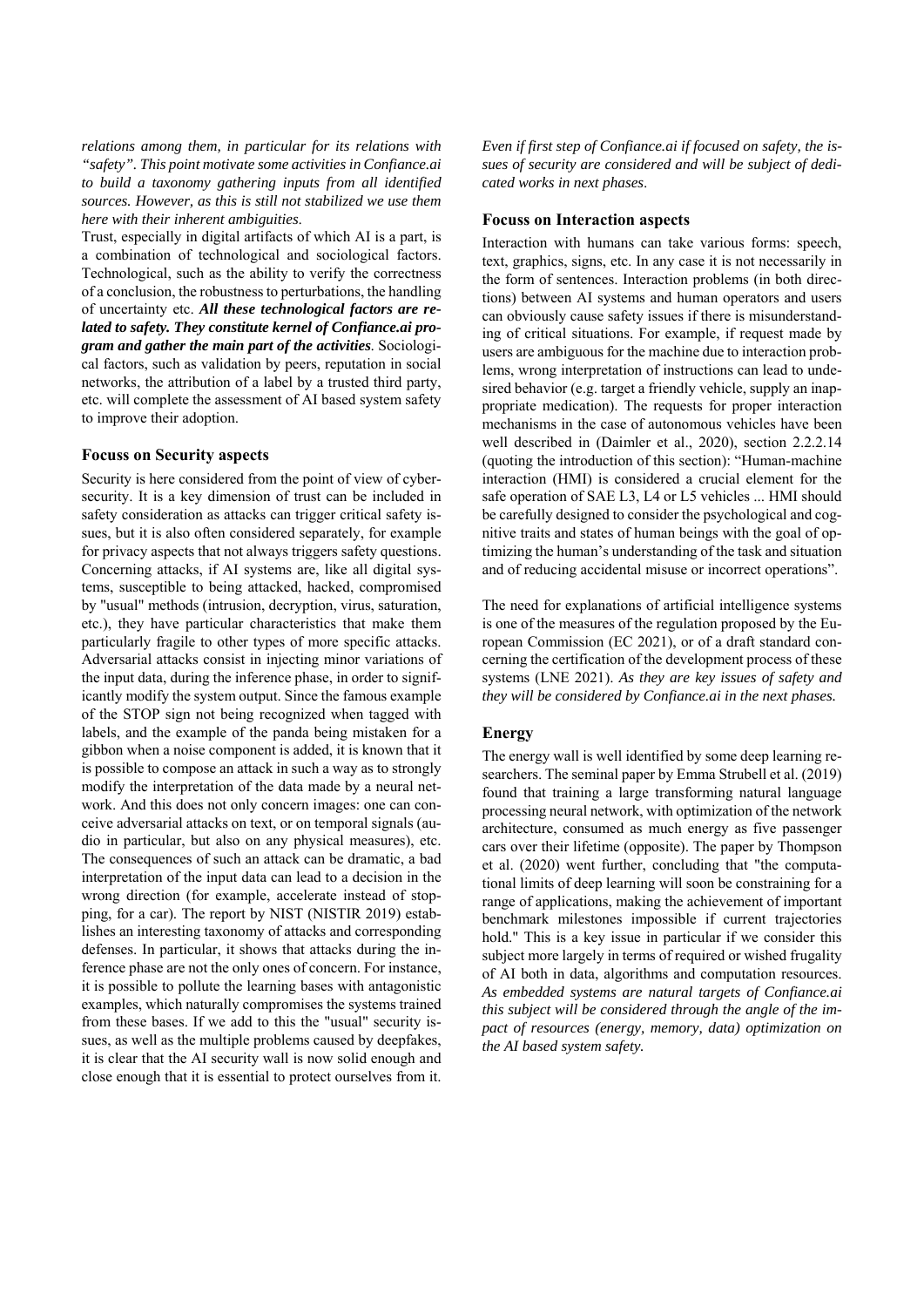### **(non-)Humanity**

Finally, one have to mention a fifth wall is the one of the humanity of machines, or rather the one of their "inhumanity" (in the sense of "not being human"). It gather several hot subjects as: acquisition of common sense; causal reasoning; transition to System 2 thinking in the sense of Kahneman (2013). All components that we, humans, naturally possess and that artificial intelligence systems do not have. *Even if it is a crucial set of issues that could change completely the relation and safety of AI, it seems still to require long-term researches, and thus is not addressed by the program Confiance.ai*.

## **Overview of Confiance.ai approach**

The program Confiance.ai is the technological pillar of the Grand Challenge "*Securing, certifying and enhancing the reliability of systems based on artificial intelligence*" launched by the Innovation Council. The two other pillars focus on standardization (norms, standards and regulation toward certification) and application evaluation.

Confiance.ai is the largest technological research program in the #AIforHumanity (2018) plan. It tackles the challenge of AI industrialization, as the very large-scale deployment of industrial systems integrating AI is a crucial stake for industrial and economic competitiveness. It has a strong ambition: breaking down the barriers associated with the industrialization of AI and equipping industrial players with methods adapted to their engineering. One originality of the program lies in its integrative strategy: it addresses the scientific challenges related to trustworthy AI and provides tangible solutions that can be applied in the real world and are ready for deployment in operations.

As defined by the European *commission (EC 2020), (EC 2021)* **trust** is the key objective for a deployment in respect to the European values. It can be defined through various points of views, details and encompass both engineering and usage aspects. Even if Confiance.ai has to consider all aspects, a particular effort is made to propose concrete and pragmatic answers for system and software engineering methods able to allow certification of AI based systems according to their criticality levels.

Confiance.ai has organized the program upon the four main stages of ML component development also identify by R. Ashmore, R. Calinescy and C. Paterson (2019): data management, model learning (or "design"), model verification and model deployment. The structure is completed by a transversal objective to define the methodologies for engineering and certification of AI based systems (Figure 1).



Figure 1: Confiance.ai program architecture

Each subject triggers several focused actions evaluated on use cases to help identifying and assessing the capacities of technologies to provide valuable arguments for safety assessment. The program adopts a strategy of progressive advancement: during the first year of the program, data-based AI solutions, mainly using neural networks, are the focus of research with application on image processing, time series and structured data. Then, in the following years, more complex problems and relevant industrial use cases will be looked at. Use cases using video, audio and text data will be added, as well as the introduction of other AI formalisms including knowledge-based and hybrid approaches. At the end of the program, the program will cover the whole spectrum of critical systems.

#### **Technological and scientific challenges**

More precisely, we identified more than 40 technological and scientific detailed challenges for the program. The list of challenges is subject to changes as we progress, it has already evolved since the launch of the program one year ago. The program adopted the term of "trust" to remain open to all possible factors ensuring an AI deployment that will be beneficial for humans. In practice, at least for the first phases of Confiance.ai, "*Trustworthy*" could be understood as "*Safe*" as the focus is this of ensuring, evaluating, certifying the AI based system safety. As of now, the challenges belong to three main categories and eight subcategories:

- 1. Trustworthy system engineering with AI components
- Qualify AI-based components and systems
- Building AI components with controlled trust
- Embeddability of trustworthy AI
- 2. Trust and learning data
- Qualify data/knowledge for learning

 - Building data/knowledge to increase confidence in learning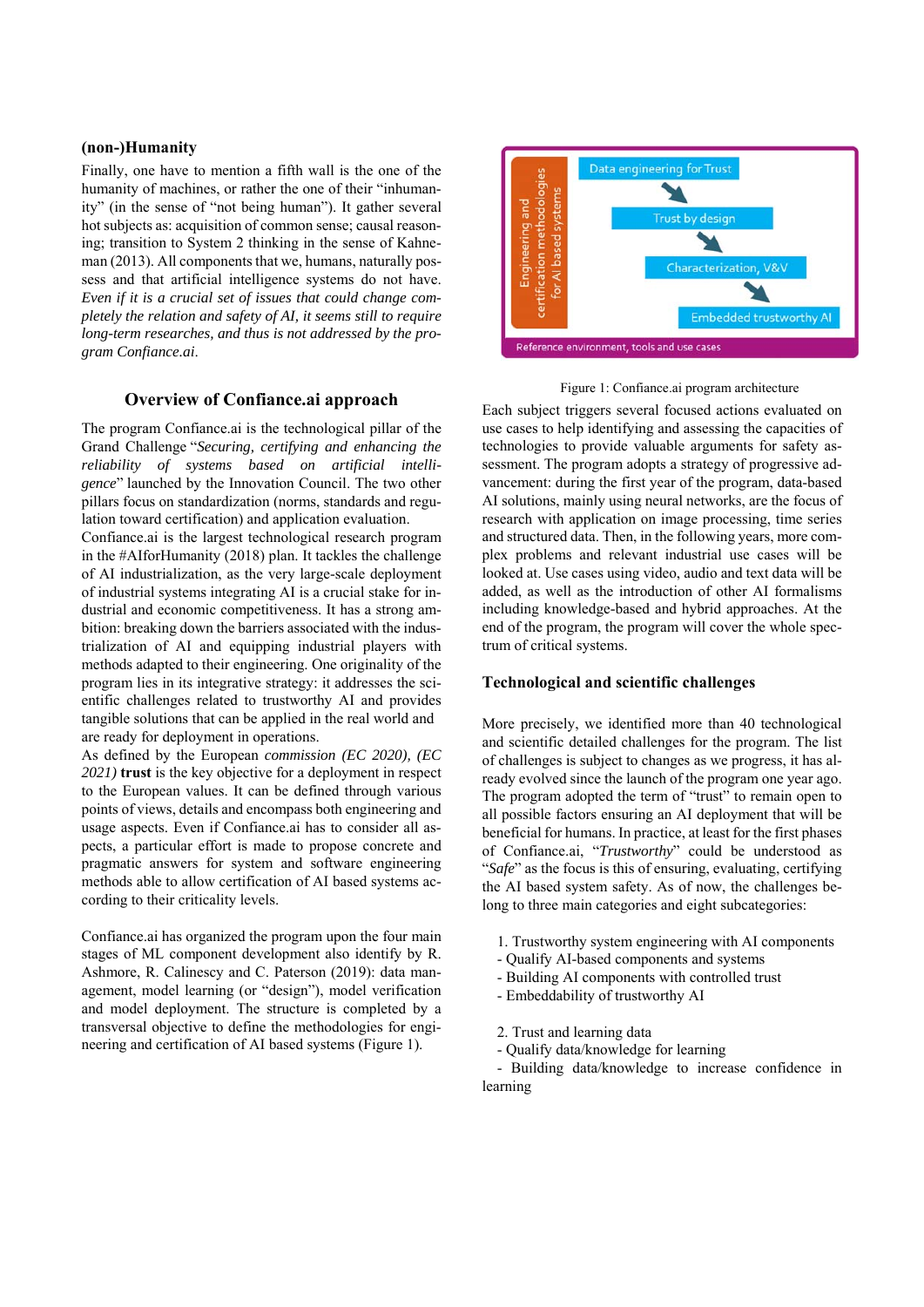3. Trust and human interaction

 - Trust-generating interaction between users and AIbased system

 - Trust-generating interaction between designer/certifiers and AI-based systems

The first category gathers all aspects of designing and evaluating AI components for trust (safety). Issues such as performance, robustness, verification, proof, monitoring and supervision, as well as hybrid systems mixing data-based and knowledge-based solutions, belong to this category. Since the major application area of the program is critical systems, we also put an emphasis on embedded AI, aiming at maintaining the desired properties in environments where memory, computation capacity, energy usage and real time behavior are constrained.

The second category deals with data and knowledge. Here we consider subjects such as data preparation, data augmentation (when the available data are not sufficient), heterogeneity of data, domain adaptation, mixing data-based and knowledge-based models. Another key consideration if that of the ODD (operational design domain) in which an automated function or system is designed to properly operate.

The third category puts the emphasis on proper interaction between humans and AI-based systems, focusing on three types of interaction: (i) during the design phase; (ii) for certification by authorities; (iii) when in the hands of final users with major issues being transparency and explainability.

To make things more concrete, let us take two examples of detailed challenges: (i) in the first category, we aim to develop components integrating self-monitoring of staying within the ODD boundaries. For this purpose, we need a clear definition of the ODD, as formal as possible; alert mechanisms when the system approaches the boundaries; and stopping mechanisms when the system has exited the ODD. (ii) In the third category, we look at methods of explanation corresponding to the needs of users, designers and certifiers. There is a variety of explanation methods for different kinds of problems and data (e.g. saliency maps for images, logic-based explanations for numerical data, textbased explanations for knowledge-based approaches etc.); we analyzed and tested a dozen available explanation methods and tools, but at this time none of them brings a full solution to the question, more research is needed.

# **A validation strategy based on industrial use cases**

Confiance.ai is an industry-oriented project. Its outputs are expected to be usable by industrial partners within their software engineering process. A way to achieve this objective is to validate the produced methods and tools on industrial use cases.

Use cases are formally defined by

- A feature implemented with AI-based technologies.
- An acceptability issue raised by any kind of authorities.
- Access to the data or the knowledge base used by the feature
- Involvement of the feature product owner himself for the evaluation of the proposed methods and tools

To reach this goal, the project must perfectly understand the arguments that will convince the validation authorities. That is the reason why the involvement of the product owner is crucial. Each tool provided by the project should be a step towards the demonstration of the AI-based system safety. Furthermore, because this demonstration will rely on the way the function has been developed and validated, the use case carrier must be transparent about the way he generated the function: development process, source code, training and validation data base, validation process…

Providing a use case to Confiance.ai is thus not that simple. It is sometimes difficult to share data or knowledge without sharing intellectual property or confidential information. A part of competitive advantage could be in selected network architecture. These aspects can be circumvented by providing representative publicly available data or well-known networks instead of the real artefact used by the industrial partner. But in this case, these public use cases come rarely with all the information on the development context, in particular regarding feature related to the quality process, and consequently can be used only partially to assess the tool results on the AI function, and less for evaluating the soundness of methodological proposals at system level.

As being developed in a research project, the AI-based features are often under development or at POC status, their integration in critical industrial systems is not expected at short term when plenty of other critical issues are to be managed today. The connection between safety system requirements and the software technical proposed solution at the component level will be the major challenge of the project.

Nevertheless, a first set of use cases have been proposed by Confiance.ai partners. They are all supported by data-based AI (implemented through artificial neural networks technologies) dealing with vision, time series and surrogate models.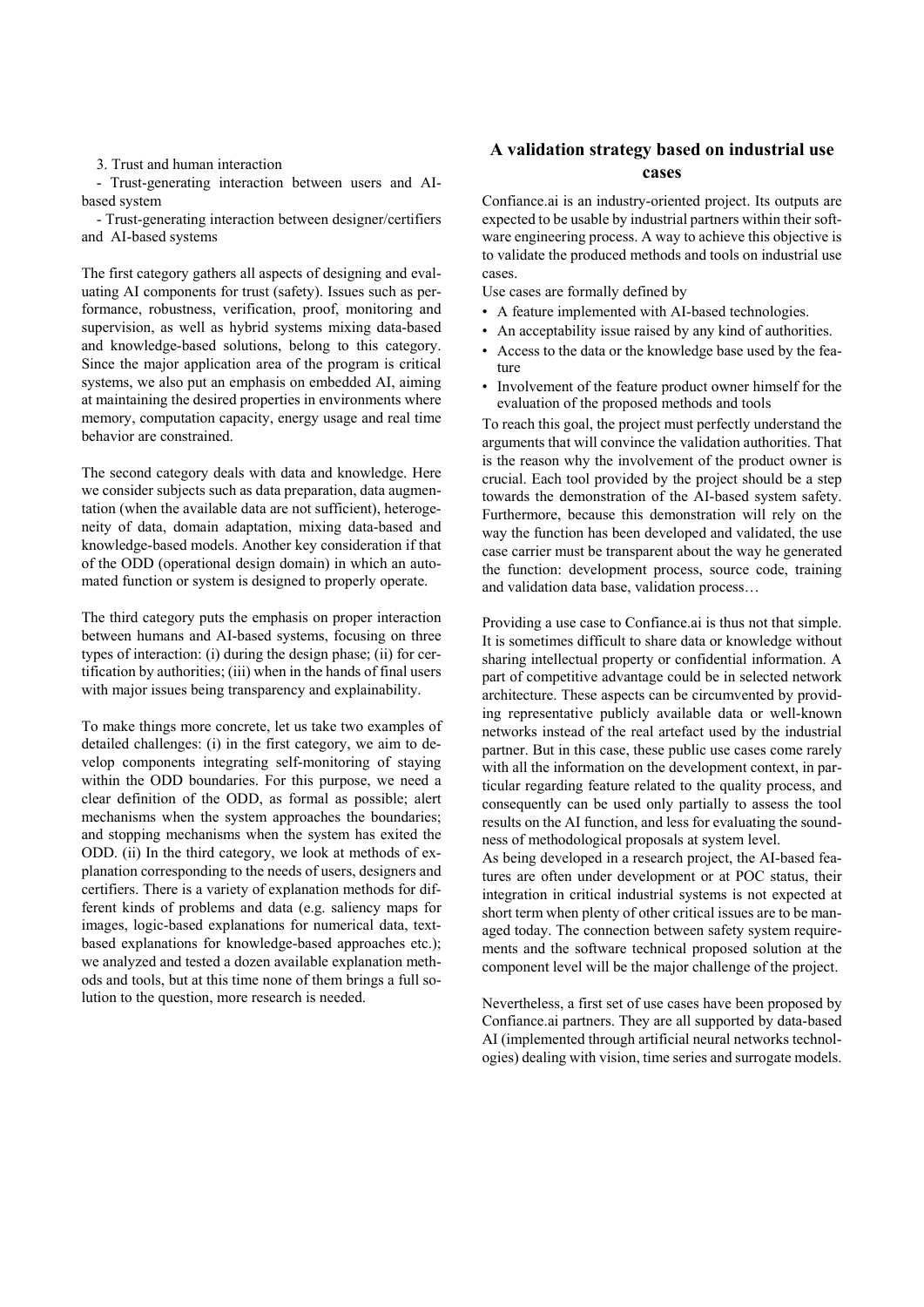| 2D vision                        |                                                | Visual Inspection  |                         | Surrogate                     |
|----------------------------------|------------------------------------------------|--------------------|-------------------------|-------------------------------|
| Road scene<br>under-<br>standing | Classifica-<br>tion in<br>Aerial pic-<br>tures | Welding<br>quality | Indication<br>detection | Look-up<br>table<br>(ACAS XU) |
| Valeo                            | Airbus                                         | Renault            | Safran                  | Airbus                        |

Other use cases will be integrated for the second year to complete the panel of the AI challenges, for example concerning: Natural Language Processing and Audio processing.

To illustrate the context and process of work around the use case, we shortly describe here the "Welding" use case, by Renault. The implemented feature is a vision- based detector of the quality of a welding. This feature is expected to assist the human operator in tracking the possible default on welding point. This feature has been implemented with neural networks techniques because they allow a simple learning phase doable by non-software experts. These welding points, on the chassis, are involved in the safety of the vehicle, their control is critical. Despite the very good performance of the classification, the quality management of the factory does not trust the efficiency of the AI based system. This is a hard issue of acceptability. The objective in Confiance.ai project is to build justification arguments in order make this feature accepted by the quality management.

## **First results on a representative use case**

After less than 1 year (project starts in 2021), some tools have been evaluated on the selected industrial use cases. For instance, we have developed several ways to evaluate the robustness of a classifier. One of it, illustrated on Figure 3, is to add noise to the input pictures (lightning conditions, gaussian blur, motion blur, dead columns, dead pixels…) and check the evolution of the classification accuracy.



Figure 2: Image perturbation examples for robustness evaluation

Based on an original welding picture (middle), sensor troubles have been simulated (dead pixels on the left, loss of focus on the right). The graphics below **(**represent the evolution of the error according to the amplitude of the noise for several pictures. This very simple example illustrates the necessary connection with the use case owner: what kind of noise is relevant? Which noise amplitude is realistic? How to fit such a robustness evaluation with the quality requirement?



Figure 3: Example of tool output evaluating accuracy variation depending on different brightness variations.

However, explainability is an important aspect to reach the acceptability of AI. We have evaluated several existing methods: Rise (Petsiuk & al 2018), Lime (Ribeiro & al 2016), Occlusion (Zeiler and Fergus 2014), KernelSHAP (Lundberg and Lee 2017)… The methods proposed within the Xplique and GemsAI libraries (developed by ANITI and the DEEL project) have been used to highlight the parts of the picture that have been used to take the decision about the quality of the welding. Figure 4 demonstrates that the AI system pays particular attention at a certain part of the welding to classify it.



Figure 4: Explainability of classification decision

The output of explainability can be used by the software developer, to validate the good behavior of the developed model. But it can also be used by the person in charge of quality check, on the manufacturing line. At last, it can be used to convince the quality manager that the AI is trustworthy because it takes its decision based on the right observation.

Many other tools have been developed to characterize and monitor the behavior of AI based components. We also propose methods to improve the robustness of neural networks: 1 Lipschitz network (Tzuzuku & al 2018), randomized smoothing (Cohen & al 2019), adversarial training (Bal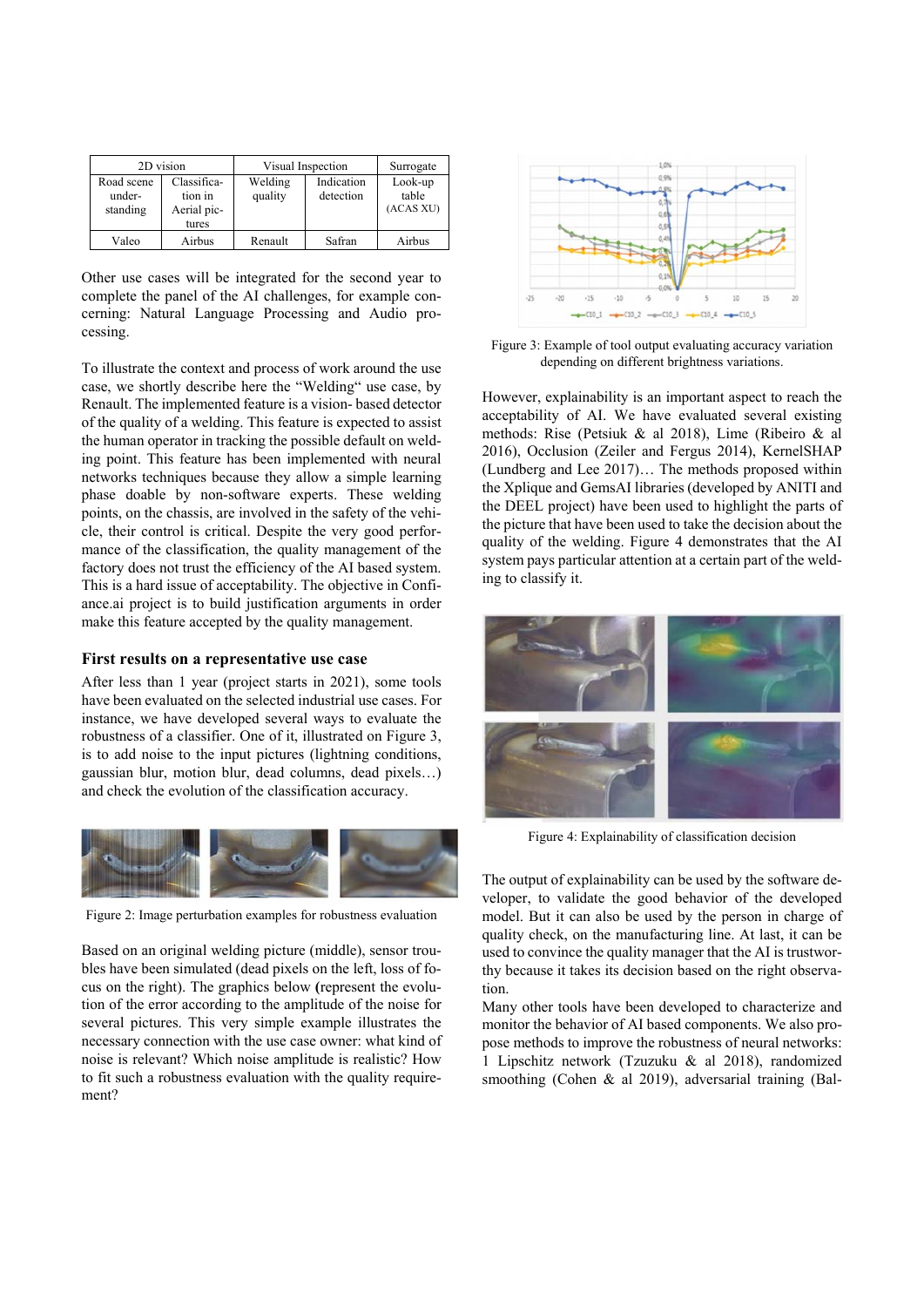unovic and Vechev 2019)… but also, for instance, to validate the quality and the completeness of the data used for training : Pixano developed by CEA (Dupont 2020), Debiai by IRT SystemX.

#### **The black box cases**

Even if AI components are developed internally by the industrial partners, some others will be bought off-theshelves. For instance, the automotive industry uses smart cameras, developed by other companies. These cameras integrate AI-based features for which source-code, training data base, development methods are not accessible. Such use cases are to be considered as well by the project that will develop tools and methods to evaluate, validate and monitor such features without the requiring the 4 criteria exposed before.

In this case, what is required is of course the access to the device but, mainly, the clear statement of the product owner's expectations. What should be demonstrated? Which kind of validation could be decisive for the owner? In this case, the output of the project will be more the good questions to ask to the supplier than technical tools to answer these questions.

## **The confidential use cases**

For some reasons, mentioned above, partners will not be able to share their use cases. Anyway, they want to validate the methods and tools proposed by the project.

As a matter of fact, it represents another way for the project to validate it outputs. Instead of providing a "certified" use case, as it does for selected use cases, the project will provide methods and tools to be used to "qualify/certify" a use case. Each partner can use these methods and tools either by using the whole environment provided by the project or by integrating them in its own development cycle and will validate, internally, the efficiency of the provided outputs. If the "qualification/certification" is doable internally, the project is successful: the aim of the project is not to provide "certified" use cases but methods and tools to "certify". If the provided methods and tools are not good enough, it will be a very rich feedback to improve them within the project.

In a way, non-sharable use cases will almost be more useful than sharable ones because they will demonstrate the relevance of the Confiance.ai project, able to deal with use cases it was not specifically designed for.

## **Conclusion**

Confiance.ai is the largest French project on AI focusing on trust, with particular concerns on safety critical applications at different levels of criticality. It targets setting up a complete tool chain for the development of trustworthy AI based systems. For that Confiance.ai encompasses the whole cycle with the focus of ensuring trust at each stage, from data management, AI design and AI validation to deployment. This includes the system qualification by defining the element required for qualification accord to the requirements of respective applications domains (aeronautics, automotive, defense, energy…).

Working process is iterative and incremental and strongly attached to real operational industrial use cases on which all the different tools and methods (either for existing ones and for those developed in Confiance.ai) are evaluated. Focus has been made for the first year on neural network -based AI for applications requiring real qualification but with low criticality (for example with human remaining in the loop). First results shows that mathematical approaches for robustness or explainability could provide interesting elements to ease the qualification. Next steps will be completing the chain, for example by addressing the question of ODD definition and management and with integrating applications using hybrid AI with the objective to obtain within the 4 years of the project both methodological guidelines and tool chains adapted to each of the partners engineering contexts.

### **References**

AI4Humanity (2018) https://www.aiforhumanity.fr/

Ashmore, R., Calinescu, R., and Paterson, C. (2019). Assuring the machine learning lifecycle: Desiderata, methods, and challenges.

Bengio et al (2021) Yoshua Bengio, Yann Lecun, Geoffrey Hinton. Deep Learning for AI. Communications of the ACM, July 2021, Vol. 64 No. 7, Pages 58-65

Balunovic, M., & Vechev, M. (2019, September). Adversarial training and provable defenses: Bridging the gap. In International Conference on Learning Representations.

Cohen, J., Rosenfeld, E., & Kolter, Z. (2019, May). Certified adversarial robustness via randomized smoothing. In International Conference on Machine Learning (pp. 1310-1320). PMLR.

Darpa (2017) https://www.darpa.mil/program/explainable-artificial-intelligence